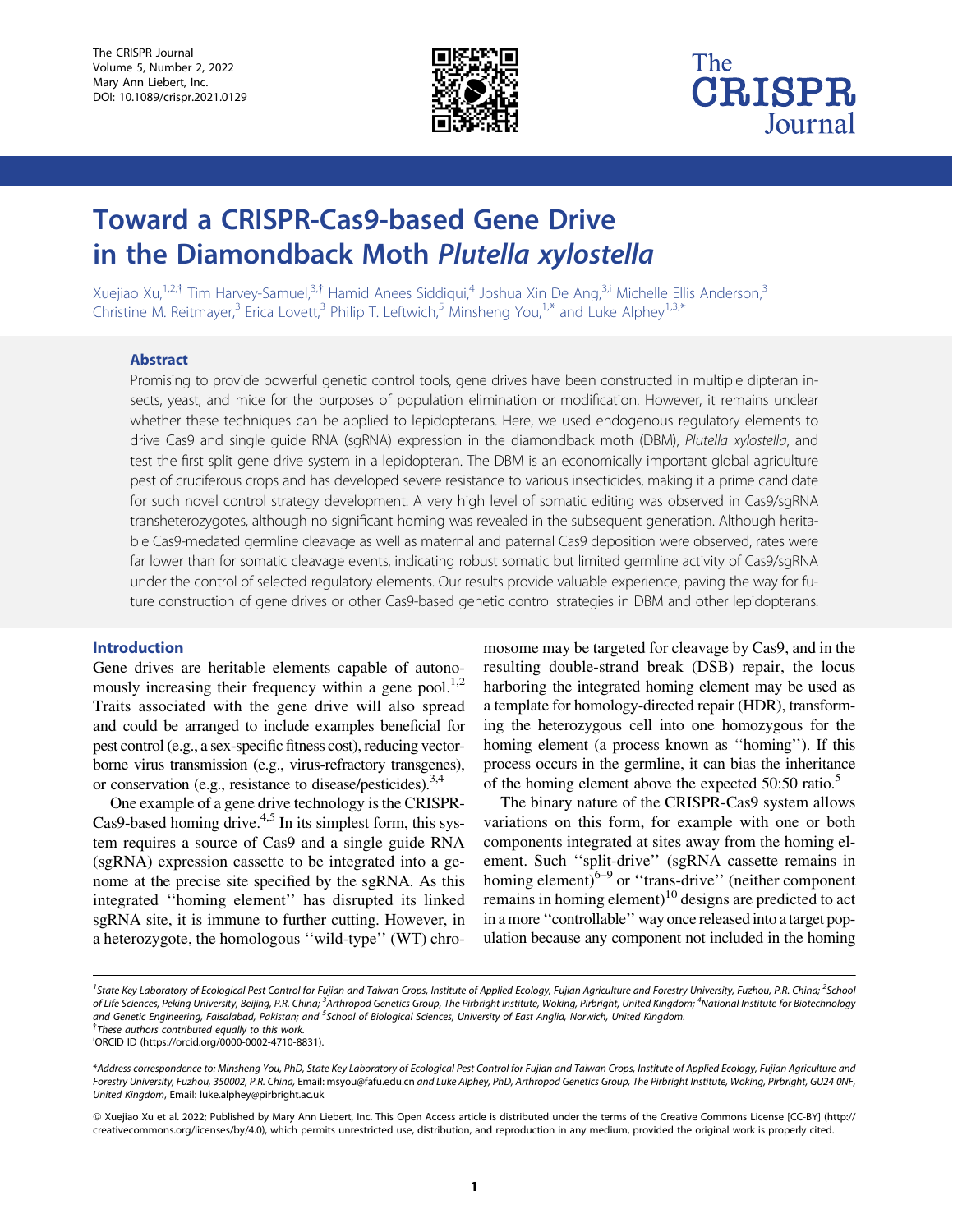element will not benefit from super-Mendelian inheritance and will likely reduce in frequency over time due to associated fitness costs. $11,12$  As both components are required in an individual for the drive to function, the efficiency of the drive will thus reduce over time as one or more components become limiting. Although potentially less efficient

than the simple ''all in one'' design outlined above, the potential to limit the spread of a gene drive geographically and temporally may prove beneficial to the regulation, perception, and field deployment of such technologies. $^{13}$ To date, CRISPR-Cas9 homing drives have been

demonstrated in various dipterans (prominent examples include *Drosophila melanogaster*<sup>14</sup> and the mosquitoes *Anopheles gambiae*, <sup>15</sup> *Anopheles stephensi*, <sup>16</sup> and *Aedes*  $aegypti^{17}$ , yeast,  $6$  and mice.<sup>18</sup> Here, we explore the potential of such technology for the first time in a lepidopteran the diamondback moth (DBM) *Plutella xylostella* focusing on a ''split-drive'' design. Lack of previous research into a lepidopteran gene drive is surprising, given the extreme and wide-ranging importance of this insect order, for example as major agricultural pests and invasive species,<sup>19</sup> and as producers of silk and components of industrial processes.20 DBM provides an appropriate model for such work because it is both a globally important pest of brassica crops<sup>21,22</sup> and is tractable in terms of genetic engineering technologies, having been the subject of previous genetics-based pest control strategy development.<sup>23,24</sup>

## **Methods**

## Insects

DBM transgenic lines were generated from the Vero Beach WT strain,<sup>25</sup> with rearing conditions described previously.26,27

## Identification and expression profiling of germline candidate genes

To drive Cas9 expression in specific tissues and developmental stages, germline-active promoters must be identified and characterized. Referring to previous reports,  $28-31$ amino acid sequences of nine germline candidates— *BGCN*, *Shutdown*, *SDS3*, *Meiw68*, *SIWI*, *NanosO*, *NanosP*, *NanosO*, and *NanosM* (origins listed in Supplementary Table S2)—were downloaded from the National Center for Biotechnology Information [\(https://www.ncbi.nlm.nih](https://www.ncbi.nlm.nih.gov/) [.gov/\)](https://www.ncbi.nlm.nih.gov/) and blasted against the DBM pacbiov1 genome database [\(http://ensembl.lepbase.org/Plutella\\_xylostella\\_](http://ensembl.lepbase.org/Plutella_xylostella_pacbiov1/Info/Index) [pacbiov1/Info/Index](http://ensembl.lepbase.org/Plutella_xylostella_pacbiov1/Info/Index)) to identify putative homologs.

Expression patterns of these DBM candidates were compared with reverse transcription polymerase chain reaction (RT-PCR) using the endogenous gene *17S* as a loading control. DBM samples collected at different developmental stages (i.e., embryonic, larval, and adult stages) were dissected, frozen in liquid nitrogen, placed in RNAlater (Thermo Fisher Scientific), and stored at  $-80^{\circ}$ C. Total RNA was extracted with the RNeasy Mini Kit (Qiagen), followed by removal of gDNA with DNase I (Thermo Fisher Scientific). Purified RNA was diluted to  $20 \text{ ng}/\mu\text{L}$  and used to produce cDNA pools with the RevertAid First Strand cDNA Synthesis Kit (Thermo Fisher Scientific). RT-PCR was conducted using the Q5 High-Fidelity  $2 \times$  Master Mix (NEB). All primers used in the current study are available in Supplementary Table S1.

#### Construct design

Adult ovary total RNA was used to amplify the 5<sup> $\prime$ </sup> and 3<sup> $\prime$ </sup> UTR of *Pxmeiw68* and *PxnanosP* using the SMARTer RACE 5'/3' Kit (Takara). Regulatory sequences 5' and 3¢ were then cloned from fourth instar larval gDNA (NucleoSpin Tissue Column; Macherey-Nagel). *Piggy-Bac* constructs AGG1906 (*Pxmeiw68-Cas9*; GenBank accession number OK145566) and AGG2093 (*PxnanosP-Cas9*; GenBank accession number OK145567) were developed as for AGG1536 (*Pxvasa-Cas9*) previously,<sup>26</sup> except for replacing the *Pxvasa* promoter, *Pxvasa* 3¢ UTR, and SV40 terminator with corresponding regulatory fragments from *Pxmeiw68* and *PxnanosP* as well as the fluorophore marker 3' UTR with P10. All plasmids were assembled with NEBuilder HiFi DNA Assembly Cloning Kit (NEB; see Fig. 1A).

For constructing sgRNA expressing lines (''homing elements''), two pigmentation genes *Pxyellow* and *Pxkmo*<sup>27</sup> were selected as targets for CRISPR-based site-specific insertion (''knock-in'') of sgRNA cassettes due to the ease of visually scoring null mutations in these genes. Between 800 and 1,000 bp upstream/downstream regions immediately flanking each sgRNA cleavage site were cloned from gDNA as homology arms for mediating HDR repair. Six RNA polymerase III *PxU6* promoters<sup>32</sup> were divided into two sets of three and used to express relevant sgRNAs for each gene (see Fig. 1B). Within each construct, although multiple U6 promoters were used, only a single sgRNA was expressed (all U6 promoters within the same construct expressed the same sgRNA). sgRNAs were designed with CHOPCHOP ([https://](https://chopchop.cbu.uib.no/) [chopchop.cbu.uib.no/](https://chopchop.cbu.uib.no/)). sgRNA expression cassettes were synthesized and cloned into the homology arm destination plasmid, alongside a Zsgreen-expressing marker (Fig. 1B; Genewiz; GenBank accession numbers AGG1619: OK145568, AGG1962:OK145570, and AGG1963: OK145569).

Assembled constructs were purified with Nucleo-Bond Xtra Midi Prep Kit EF (Macherey-Nagel) before injection.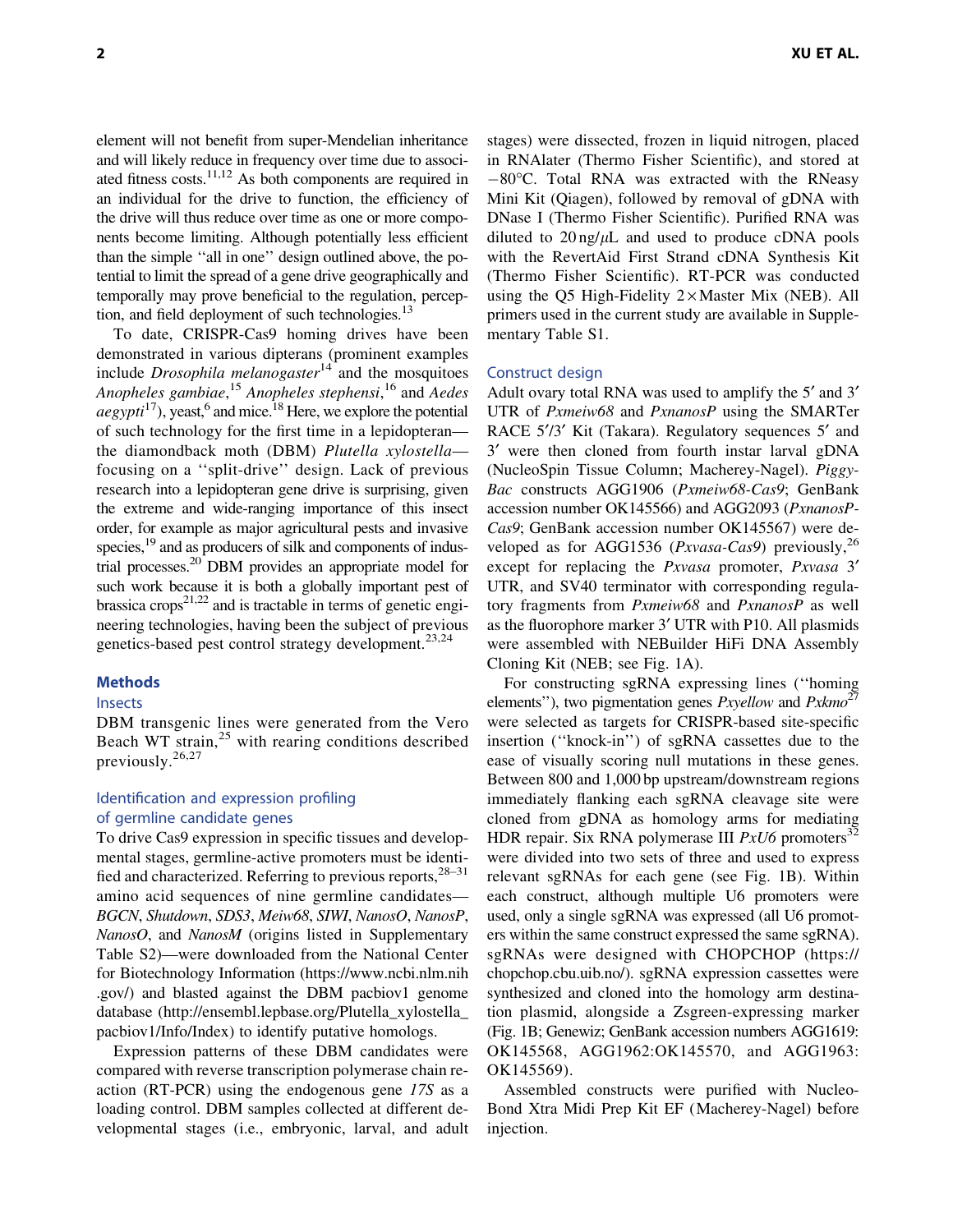## Development of transgenic lines

A *Pxvasa-Cas9* line (1536A) was built previously.<sup>26</sup> To mitigate issues associated with ''positional effects'' of the transgene insertion site, additional *Pxvasa-Cas9* lines were generated here, initially using the same method as previously described. Subsequently, to improve transformation efficiency, *piggyBac* helper plasmid and codonoptimized mRNA were replaced with a commercially synthesized *piggyBac* mRNA (TriLink Biotechnologies). Constructs (AGG1906 or AGG2093) were injected at 500 ng/lL alongside 600 ng/lL *piggyBac* mRNA to generate *Pxvasa-Cas9*, *Pxmeiw68-Cas9*, and *PxnanosP-Cas9* lines.

For constructing homing elements, sgRNAs were *in vitro* transcribed (150 ng/ $\mu$ L), complexed with 300 ng/ $\mu$ L Cas9 protein<sup>27</sup> and injected alongside the relevant sgRNA plasmid (800 ng/ $\mu$ L). Injection, transformant, and insertionsite identification were as previously described. $25,27$ 

For resolving the 5<sup>'</sup> junction between the integrated homology arm and the genomic flanking sequence in 1619P15, the Cas9 Sequencing Kit (Oxford Nanopore Technologies) was used because PCR could not confirm the junction. In brief, high molecular weight (HMW) genomic gDNA was extracted from homozygous 1619P15 pupae using the Monarch HMW DNA extraction kit for tissue (NEB). The Cas9 Sequencing Kit (Oxford Nanopore Technology) was used to prepare a library targeting the insertion. Targets GAACTCGGT GATGACGTTCTCGG and GCTGAAGGGCGAGAC CCACAAGG were designed to target the DsRed open reading frame using CHOPCHOP and synthesized as Alt-R CRISPR-Cas9 crRNAs (IDT). These along with the Alt-R CRISPR-Cas9 tracrRNA and Alt-R SpCas9 Nuclease V3 (IDT) were used to digest the HMW gDNA following the manufacturer's instructions. Library was run on a MinION for 72 h with default parameters. Epi2me was used to map the resulting FASTQ files to the AGG1619 plasmid sequence as a reference, with 308 reads aligning. Further analysis was performed using Galaxy.<sup>33</sup> Porechop (v0.2.4; [https://github.com/rrwick/](https://github.com/rrwick/Porechop) [Porechop](https://github.com/rrwick/Porechop)) was used to trim adapters from all FASTQ files. All files were compiled into a single FASTA and filtered based upon alignment to the 5<sup>'</sup> end of the homology arm in the reference sequence using Biopython.<sup>34</sup> The 46 remaining reads were manually mapped to the construct/ genome interface.

The *Pxkmo* knockout line was generated previously.27 The *Pxyellow* knockout line was generated following previous protocols,  $35$  except using a newly designed sgRNA (*Pxyellow-sgRNA4*) targeting the third *Pxyellow* exon.

## Assessment of Cas9 somatic editing and homing efficiency

To assess somatic editing efficiency, reciprocal crosses were conducted using Cas9 and sgRNA lines. In each cross replicate, four Cas9 heterozygote ''grandparents'' and four sgRNA heterozygote ''grandparents'' were crossed, with  $F_1$  eggs collected and reared until pupation.  $F_1$  pupae were screened for fluorescence and body/ eye pigmentation patterns based on mutant phenotypes reported previously.27,35

Note that *Pxyellow* mosaics are only observable when they co-occur in an individual displaying the ''stripy'' phenotype. This phenotype occurs naturally and consists of two darkly pigmented areas running laterally along the dorsal surface of the pupae. Therefore, the number of *Pxyellow* mosaics was calculated against the number displaying this phenotype rather than the total number of pupae. The mutagenesis of target sites was confirmed in a subset of somatic mosaics using a T7 endonuclease assay (NEB).

To assess "homing" activity, transheterozygous  $F_1s$ containing both Cas9 and sgRNA transgenes (parents) were selected from the above cross and themselves crossed to *Pxyellow* or *Pxkmo* knockout lines, depending on which sgRNA line was used in the initial cross (Fig. 3). In each cross replicate, a minimum of three transheterozygotes and three knockout individuals were reciprocally crossed, with five replicates conducted for each combination. An exception to the above process was made for the 1906 lines where, due to the large number of lines to assess, the ''grandparent'' factor was not applied.

In all cases, the third instar larvae (*Pxyellow* cross) or pupae ( $Px$ *kmo* cross) of  $F_2$  progeny were screened for fluorescence (to assess gene drive activity) and knockout phenotypes (to assess germline/somatic editing efficiency). Control crosses were conducted by reciprocally crossing each sgRNA line as heterozygotes to its respective knockout line and scoring the same details as above.

#### Statistical analyses

Analyses of sgRNA cassette inheritance was conducted using R v3.6.2 (The R Foundation for Statistical Computing),<sup>36</sup> and figures were generated using ggplot $2^{37}$ and patchwork.<sup>38</sup> The proportion of offspring inheriting the sgRNA cassette was analyzed using a binomial GLM (''logit'' link) with control cross outcomes set as the intercept. Approximate 95% confidence intervals were calculated using the Sidak adjustment for multiple comparisons.

Figures of germline cleavage percentages were made using GraphPad software. Differences were analyzed with one-way analysis of variance or an independent *t*-test using SPSS Statistics 22.0 (IBM Corp).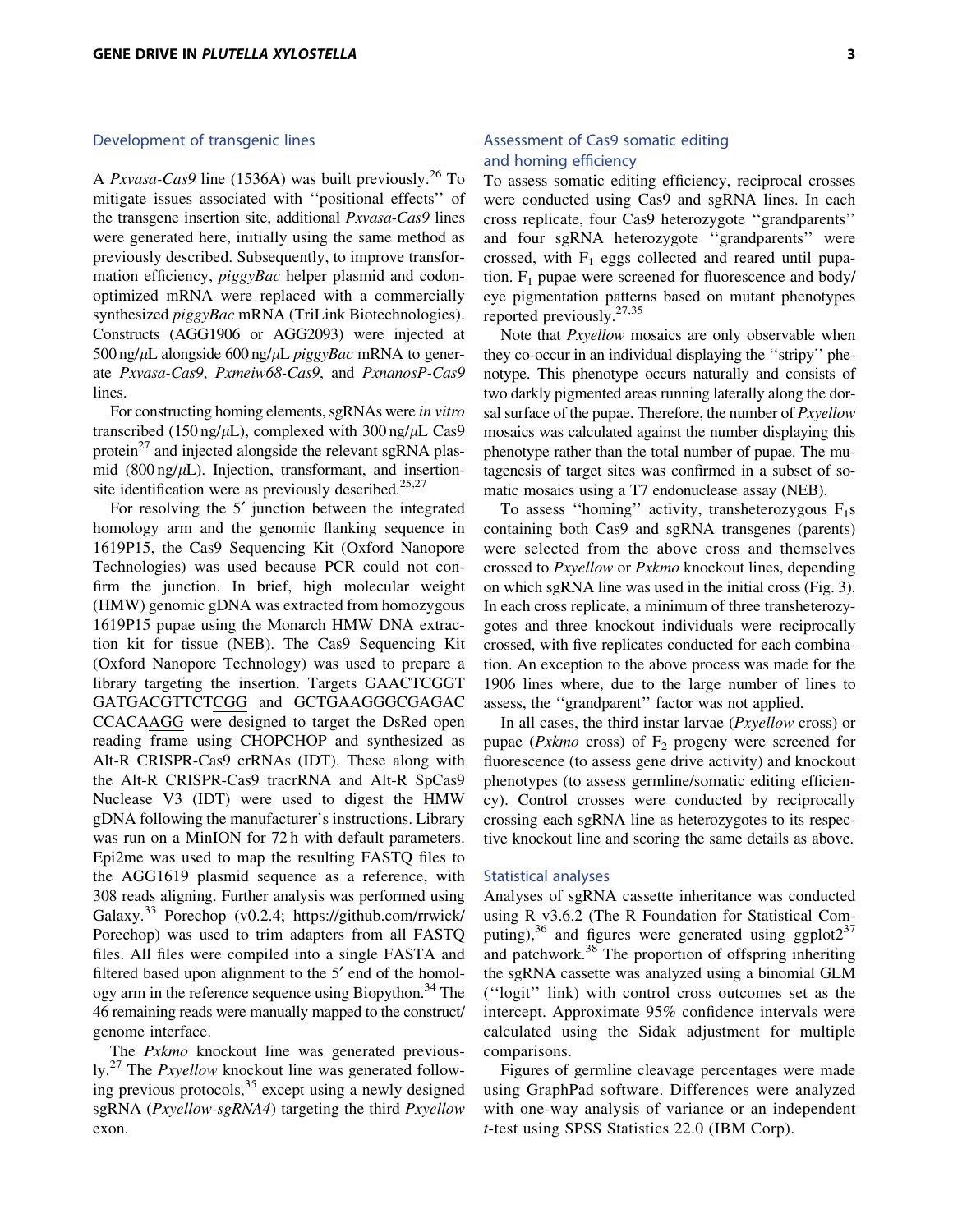## Western blot

Moth carcass, ovary, and testis samples from 2- to 3-dayold adults were homogenized on ice in 100  $\mu$ L 1  $\times$  passive lysis buffer (PLB) including Halt Protease Inhibitor Cocktail (Thermo Fisher Scientific). After 15 min of incubation at room temperature, samples were centrifuged for 10 min at 10,000 g and 4 $\rm ^{\circ}C$ . An additional 50  $\rm \mu L$  PLB + protease inhibitor was added to the samples and incubated for a further 15 min at room temperature.

Protein concentrations were determined using the DC Protein Assay (Bio-Rad) using a bovine serum albumin standard curve. Absorbance values were obtained using a microplate reader (GloMax) at 750 nm.

For each sample, equal amounts of total protein  $(35 \mu g)$ were combined with Laemmli sample buffer (Bio-Rad) and denatured for  $5 \text{ min}$  at  $95^{\circ}$ C.

Samples were loaded onto 4–20% precast polyacrylamide gels (Bio-Rad) and run at 200 V. A chemiluminescent protein ladder (8–260 kDa; LI-COR) was loaded alongside the protein samples to estimate the position of the 158 kDa Cas9 (FLAG-tagged) band. Proteins were transferred onto a nitrocellulose membrane (Bio-Rad). After transfer, unspecific binding sites were blocked overnight at 4°C with 3% milk powder (Marvel) in Trisbuffered saline solution (Bio-Rad) including 1% Tween 20 (TBS-Tween; Sigma–Aldrich). Anti-FLAG-tag antibody (Abcam) was diluted 1:1,000 in 3% milk/TBS-Tween, and the membrane incubated overnight at  $4^{\circ}$ C. Membranes were developed using Pierce ECL Western Blotting Substrate (Thermo Fisher Scientific), scanned using a Gel Doc imager (Bio-Rad), and analyzed using Image Lab software (Bio-Rad).

#### Results

#### Cas9 line generation and characterization

Previously, we showed that *Pxvasa* was preferentially expressed in adult soma and gonads, and the selected *Pxvasa* promoter fragment drove Cas9 somatic and gonadal transcription in a single generated line  $(1536A)$ .<sup>26</sup> Here, three additional 1536 lines were developed (Fig. 1 and Table 1). Moreover, homologs of nine putative germline expressing genes were identified in DBM (Supplementary Table S2). RT-PCR showed that *Pxbgcn*, *Pxsds3*, *Pxshu1*, *Pxshu2*, *Pxpiwi*, and *PxnanosN* were ubiquitously transcribed in embryos, larvae, and adult tissues, whereas *PxnanosO* and *PxnanosM* were expressed in female ovaries and early embryos. In contrast, detectable *Pxmeiw68* expression was restricted to adult gonads, and *PxnanosP* was preferentially detected in adults (especially female ovaries; Supplementary Fig. S1A), making them better candidates for further construction of Cas9 lines for homing drive generation. The putative pro-



FIG. 1. Construction of transgenic lines. (A) Donor cassettes for piggyBac-mediated transformation of Cas9 lines. (B) Homology-directed repair (HDR)-based integration of homing elements into endogenous marker genes Pxyellow and Pxkmo. Note that the same single-guide RNA (sgRNA) was expressed by three different U6 promoters in each sgRNA donor construct. Red arrow: position of sgRNA target; black arrow: genotyping primers. Color images are available online.

moters and  $5'$ /3' regulatory regions of these two genes were cloned to direct Cas9 expression, with seven 1906 (*Pxmeiw68-Cas9*) and five 2093 (*PxnanosP-Cas9*) lines subsequently generated (Table 1). Flanking PCR confirmed independent insertion sites of each line (Supplementary Table S3). Paired expression profiling of Cas9 and endogenous genes (*Pxmeiw68*, *Pxvasa*, and *PxnanosP*) showed that Cas9 mRNA was transcribed in both testes and ovaries of all 1536, 2093, and 1906 lines except 1906B (Supplementary Fig. S1B). Unexpectedly, it was also observed that expression levels of Cas9 were much higher in adult carcasses than in gonads—the opposite trend for the respective endogenous genes (Supplementary Fig. S1B).

#### sgRNA line generation and characterization

Homozygous null mutations in *Pxyellow* or *Pxkmo* cause visible phenotypes in the body or eye pigmentation of DBM, respectively, making them scorable markers for genome editing events.<sup>27,35</sup> As such we chose these two genes as targets for building sgRNA expression lines. Although six *PxU6* promoters (*PxU6:1* to *PxU6:6*) have been identified and characterized in DBM somatic cells,  $32$ no information is available on their germ-cell activities. Therefore, we employed a conservative approach,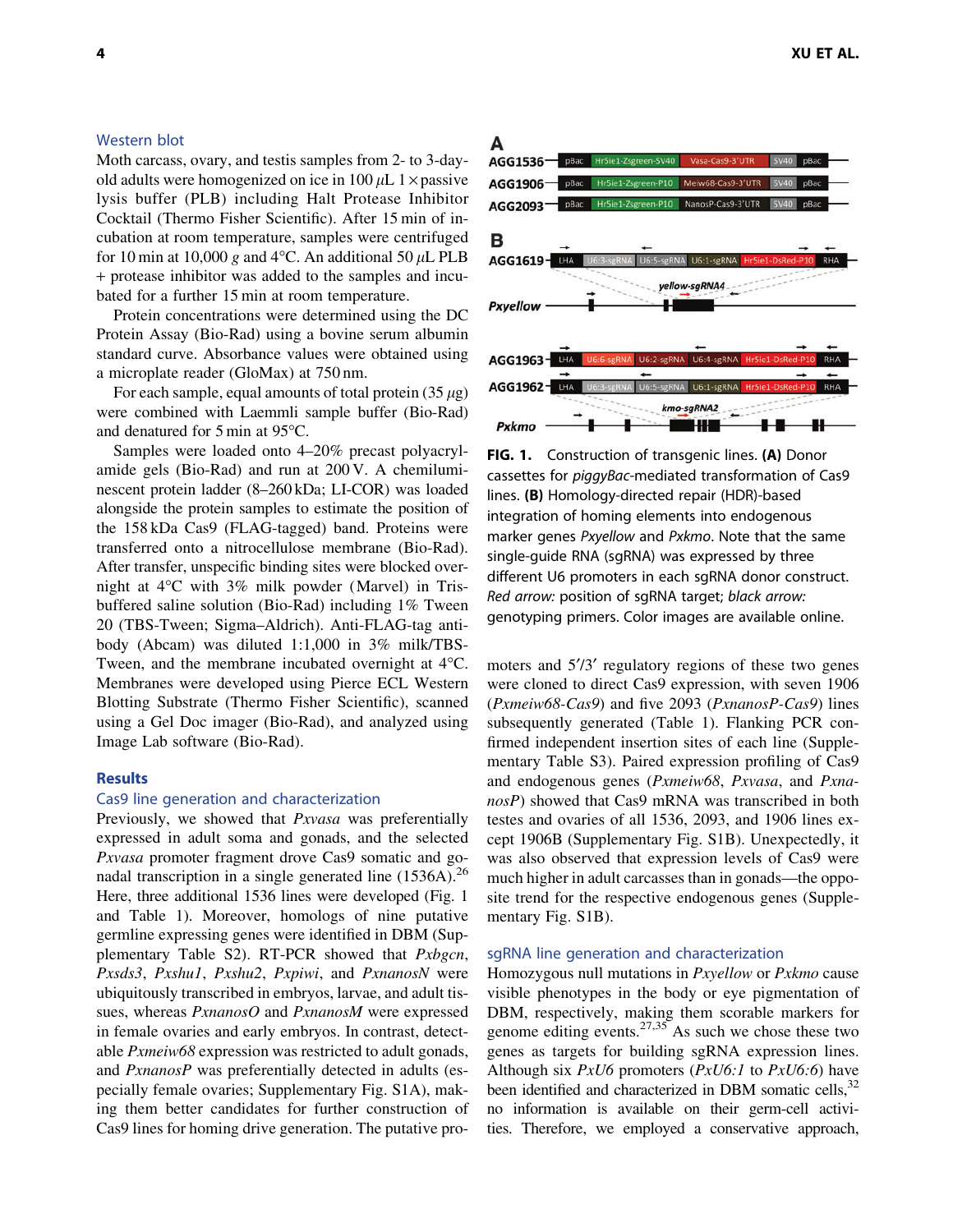| Lines                      | Injection components                             | <b>Injected</b><br>eggs | Survival rate      | <b>Positive lines</b>              | <b>Minimal</b><br>transformation<br>efficiency |
|----------------------------|--------------------------------------------------|-------------------------|--------------------|------------------------------------|------------------------------------------------|
| $Pxyasa-Cas9(1536)$        | $AGG1536 + AGG1533 + PxpBac$ mRNA                | 1.915                   | 22.0% (421/1,915)  | 3                                  | $0.7\%$                                        |
| $Pxmei\psi 68-Cas9$ (1906) | $AGG1906 + AGG1533 + PxpBac$ mRNA                | 3.310                   | 21.7% (719/3,310)  |                                    | $0.1\%$                                        |
| $Pxmei\psi 68-Cas9$ (1906) | $AGG1906 + AGG1533 + Synthesized$<br>CopBac mRNA | 1.956                   | 31.0\% (607/1,956) | <sub>0</sub>                       | 1.0%                                           |
| $PxnanosP-Cas9(2093)$      | AGG2093 + Synthesized CopBac mRNA                | 3.242                   | 24.2% (786/3,242)  | 19 (only five)<br>lines were kept) | $2.4\%$                                        |
| $Pxyellow-sgRNA(1619)$     | $AGG1619 + Cas9$ protein + yellow-sgRNA4         | $\sim 2,000$            | $- (N/A)$          |                                    | $- (N/A)$                                      |
| $Pxkmo-sgRNA$ (1962)       | $AGG1962 + Cas9$ protein + $kmo$ -sgRNA2         | 2.432                   | 19.9% (484/2,432)  |                                    | $0.4\%$                                        |
| $Pxkmo-sgRNA$ (1963)       | $AGG1963 + Cas9$ protein + $kmo$ -sgRNA2         | 2,168                   | 18.5% (401/2,168)  | 3                                  | $0.7\%$                                        |

Table 1. PiggyBac-based Construction of the Pxmeiw68-Cas9 and PxnanosP-Cas9 Transgenic Lines

utilizing all six in two separate arrays (*PxU6:3,5,1* and *PxU6:6,2,4*) to express sgRNAs in three knock-in constructs (Fig. 1B). In each construct, the three chosen promoters each expressed an identical sgRNA, which was the sgRNA used to target the construct to its genomic location.

Using CRISPR-mediated site-specific knock-in, two AGG1619 lines (*yellow-sgRNA4* expressed by *PxU6:3,5,1* promoters), two AGG1962 lines (*kmo-sgRNA2* expressed by *PxU6:3,5,1* promoters), and three AGG1963 (*kmo-sgRNA2* expressed by *PxU6:6,2,4* promoters) lines were isolated (Table 1). Interestingly, PCR analysis of the genomic location of these lines revealed a high number of noncanonical repair events (Supplementary Fig. S2). Of the seven insertions, two were deemed ''off target,'' judging by the inability to generate PCR flanking bands and the lack of expected knockout phenotype in these lines when inbred (1962B, 1963A); two were in the correct locus but showed truncations of the outer transgene/ homology arm sequences or genomic flanking regions (1619T18, 1962A); and three were perfectly integrated but displayed no (1619P15), very mild (1963C), or severe (1963B) internal deletions within the transgene sequence.

Note that the 5' junction of 1619P15 could not be resolved by PCR and required targeted sequencing of the region to identify the repair junction (Cas9 Sequencing Kit; Oxford Nanopore Technology; Supplementary Figures S2 and S3). As 1619P15, 1962A, and 1963C were the most intact, each possessing a different sgRNA expression cassette and at least one perfectly repaired flanking sequence (both junctions perfectly repaired in 1963C and 1619P15), they were maintained for further cross experiments.

#### Somatic activity of CRISPR-Cas9 system ( $F_1$  analysis)

To test the CRISPR-Cas9 system's ability to function when engineered into DBM, we first crossed heterozygous Cas9 and sgRNA  $F_0$ s and analyzed the phenotypes and genotypes of their  $F_1$  progeny with regards to the target locus (*Pxyellow* or *Pxkmo*, respectively). Regarding insertion sites, these crosses theoretically resulted in four equally represented genotypes: *Cas9*-only, *targetsgRNA* only,  $Cas9 + target^{sgRNA}$  transheterozygotes, and nonfluorescent WT.

Pxyellow analysis. Broadly, *Pxyellow* somatic mosaics were observed in *Cas9* + *yellowsgRNA* transheterozygotes in all crosses involving 1536 and 2093 lines, while only two out of seven 1906 lines (1906B and 1906E) showed observable mosaicism in  $F_1$ s (Fig. 2A). Choosing a subset of these lines for finer-scale analysis, we calculated the somatic editing rates of  $F_1$  individuals using 1536C, 1906B, 1906E, and 2093A (Table 2). All (100%) of  $\frac{1536C}{+}$ ;  $\frac{1619P15}{+}$ ,  $\frac{1906B}{+}$ ;  $\frac{1619P15}{+}$ , and  $\frac{2093A}{+}$ ;  $\frac{1619P15}{+}$  were mosaic, while lower levels (72.7–85.7%) observed in  $\frac{1906E}{+}$ ,  $\frac{1619P15}{+}$ transheterozygous pupae. No mosaicism was observed in  $F<sub>1</sub>s$  other than transheterozygotes, with the exception of *yellowsgRNA*-only individuals, which were the progeny of Cas9 expressing 2093A mothers (27.2% mosaics), implying deposition of Cas9 through the maternal germline into the developing embryo in that line.

Pxkmo analysis. Regarding crosses involving the 1963C line, *Pxkmo* mosaicism broadly concurred with *Pxyellow* results above. At a finer scale, however, the observable mosaic phenotype was generally lower in 1536C (54.4–84.3%), 1906B (4.0–9.7%), and 1906E (0–1.8%)  $F_1$  transheterozygotes, although 100% of 2093A transheterozygotes continued to show some form of eye mosaicism (Table 3). Mosaicism of other  $F_1$  genotypes was again absent except in crosses involving the 2093A line where it was present only in  $kmo^{sgRNA}$  individuals. Interestingly, however, here it occurred both where Cas9 had been deposited by the male  $(14\% \text{ F}_1 \text{ mosaic})$  and female (20.4%  $F_1$  mosaic) parents.

A random subset of mosaic transheterozygotes were collected for both 1963C (*Pxkmo*) and 1619P15 (*Pxyellow*) crosses and editing events confirmed with a T7E1 mutagenesis assay (Supplementary Fig. S4).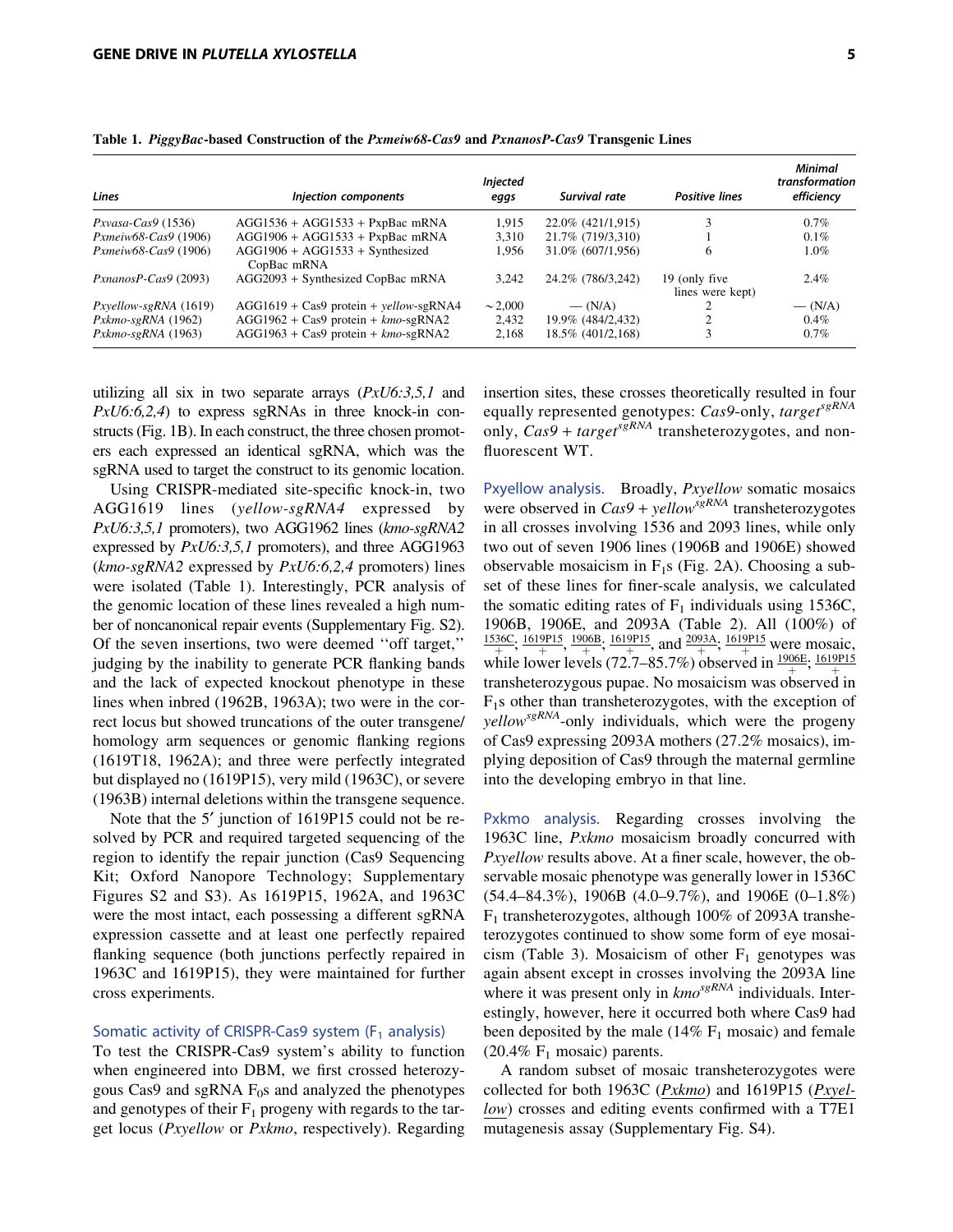

FIG. 2. Somatic mosaicism present in  $F_1$  transheterozygotes. (A) Parental Cas9 lines were crossed with the 1619P15 line integrated into and expressing sgRNAs targeting Pxyellow. (B) Parental Cas9 lines are crossed with the 1963C line integrated into and expressing sgRNAs targeting Pxkmo. White arrows: mosaic phenotypes. Color images are available online.

Germline activity of CRISPR-Cas9 system ( $F<sub>2</sub>$  analysis)

 $F_1$  transheterozygotes derived from the above experiments were reciprocally mated to relevant knockout lines (*Pxyellow<sup>-/-</sup>* for F<sub>1</sub>s carrying 1619P15 and *Pxkmo<sup>-/-</sup>* for  $F_1$ s carrying 1963C/1962A), and their  $F_2$  offspring were then scored for fluorescence and knockout phenotypes (Fig. 3). Under Mendelian inheritance, 50% of these  $F_2$  would be expected to carry the relevant sgRNAexpressing transgene, with significant deviation above this taken to be an indication of inheritance bias caused by gene drive activity. For the control crosses, heterozygous Cas9 and sgRNA lines were independently, reciprocally, mated to the two knockout lines, with  $F_2$  data collected as above (Supplementary Fig. S5).

Results showed no significant deviation from 50% inheritance for any of the three sgRNA-expressing transgenes assessed at a significance threshold of  $p \le 0.05$ (Fig. 4A), indicating that any gene drive activity, if present, was too low to detect. Interestingly, however, the observation of some WT and Cas9-only individuals with full *Pxkmo* or *Pxyellow* knockout phenotypes in the  $F_2$ progeny indicated that germline expression and activity of Cas9 was nonetheless taking place (Fig. 4B), resulting in cleavage and repair through end joining rather than HDR/homing. These full knockout phenotypes could have derived from either cleavage of a parental WT chromosome in the  $F_1$  germline or cutting in the  $F_2$  following deposition of Cas9 by the  $F_1$ . Given that these individuals displayed full knockout phenotypes (complete white eyes or yellow bodies) rather than the mosaic phenotypes observed in the F1 analysis (where no such full knockout phenotypes were observed), we believe the former (germline

Table 2. Individuals and Percentages of Different Genotypes and Phenotypes Shown in F1s Generated from Pxyellow Homing Crosses

| Genotype<br>Phenotype         | yellow <sup>sgRNA</sup> ,<br>only |                        |                           | $\textit{Cas} 9 + \textit{yellow}^\text{sgRNA}$ |                        |                           | Cas9 onlv      |                        |                           | <b>Nonfluorescence</b> |                        |                           |
|-------------------------------|-----------------------------------|------------------------|---------------------------|-------------------------------------------------|------------------------|---------------------------|----------------|------------------------|---------------------------|------------------------|------------------------|---------------------------|
|                               | Total<br>pupae                    | <b>Stripy</b><br>pupae | Mosaic<br>stripy<br>pupae | Total<br>pupae                                  | <b>Stripy</b><br>pupae | Mosaic<br>stripy<br>pupae | Total<br>pupae | <b>Stripy</b><br>pupae | Mosaic<br>stripy<br>pupae | Total<br>pupae         | <b>Stripy</b><br>pupae | Mosaic<br>stripy<br>pupae |
| 1906B & x 1619P159            | 60                                | 24                     | $\sqrt{ }$                | 58                                              | 16                     | 16 (100%)                 | 80             | 30                     |                           | 73                     | 27                     |                           |
| $1906B2 \times 1619P153$      | 62                                | 30                     | $\Omega$                  | 45                                              | 17                     | 17 (100%)                 | 61             | 30                     |                           | 68                     | 27                     |                           |
| $1906E\delta \times 1619P15$  | 99                                | 13                     | $\Omega$                  | 105                                             | 14                     | 12 (85.7%)                | 77             |                        |                           | 100                    | 27                     |                           |
| $1906E2 \times 1619P153$      | 51                                | 17                     | $\theta$                  | 40                                              | 11                     | 8(72.7%)                  | 28             |                        |                           | 45                     | 14                     |                           |
| $1536C\delta \times 1619P159$ | 56                                | 8                      |                           | 63                                              |                        | $7(100\%)$                | 58             | 18                     |                           | 52                     | 16                     |                           |
| 1536C <sub>2</sub> × 1619P158 | 35                                | 12                     | $\Omega$                  | 64                                              | 16                     | 16 (100%)                 | 46             | 19                     |                           | 57                     | 16                     |                           |
| $2093A\delta \times 1619P15$  | 97                                | 59                     |                           | 83                                              | 47                     | 47 (100%)                 | 72             | 40                     |                           | 86                     | 45                     |                           |
| $2093A9 \times 1619P15$       | 98                                | 81                     | 22 (27.2%)                | 92                                              | 84                     | 84 (100%)                 | 119            | 98                     |                           | 107                    | 82                     |                           |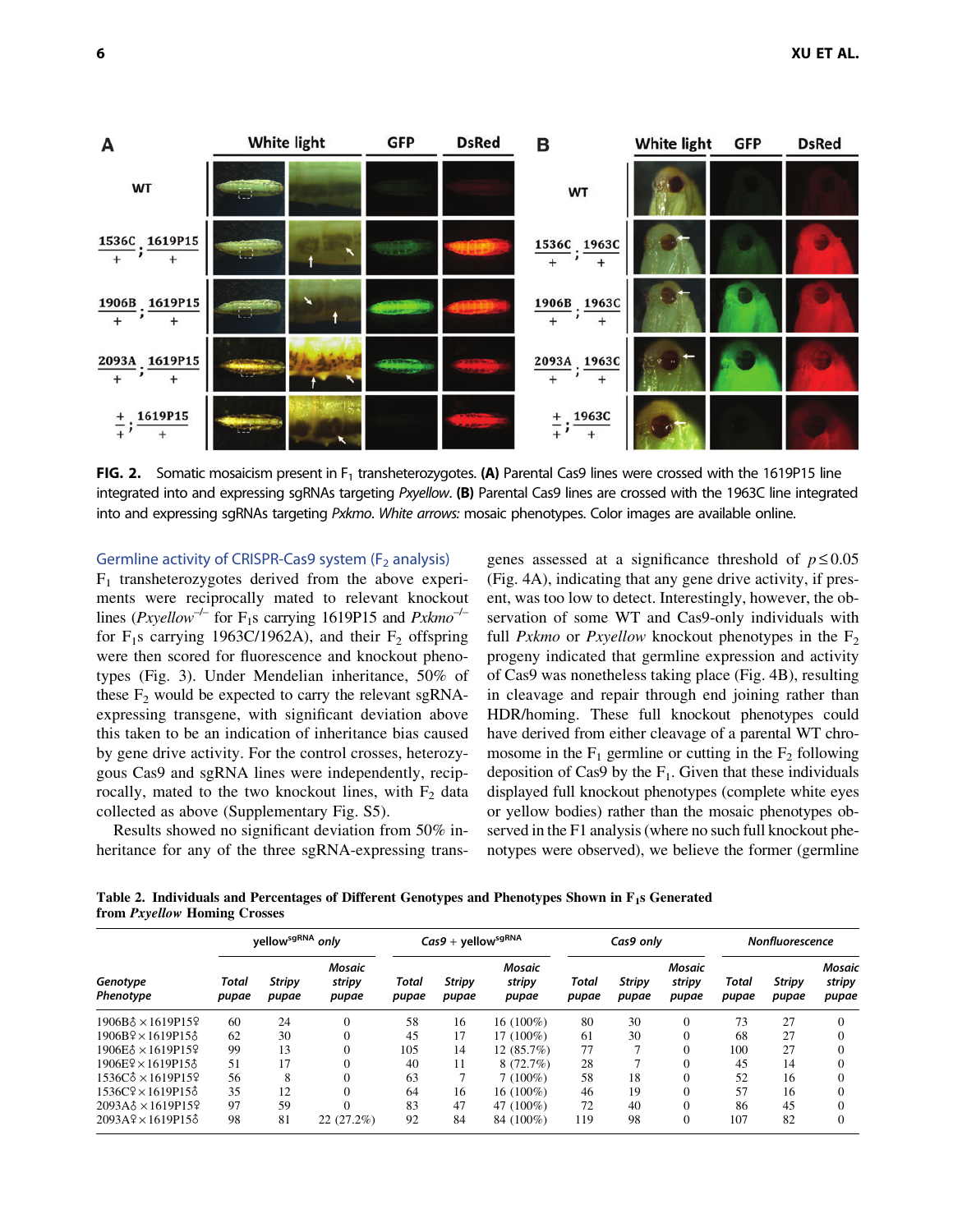| Genotype<br>Phenotype                  | Cas9 only |            | $Cas9 +$ kmo $^{sgRNA}$ |              | kmo <sup>sgRNA</sup> only |              | <b>Non-fluorescence</b> |            |
|----------------------------------------|-----------|------------|-------------------------|--------------|---------------------------|--------------|-------------------------|------------|
|                                        | Total     | Mosaic eye | Total                   | Mosaic eye   | Total                     | Mosaic eye   | Total                   | Mosaic eye |
| $1906B_{\odot} \times 19639$           | 132       |            | 103                     | $10(9.7\%)$  | 122                       |              | 135                     |            |
| $1906B2 \times 19633$                  | 84        |            | 50                      | 2(4%)        | 69                        |              | 75                      |            |
| $1906E\delta \times 1963$<br>2         | 57        |            | 40                      | $0(0\%)$     | 41                        |              | 66                      |            |
| $1906E2 \times 19633$                  | 69        |            | 56                      | $1(1.8\%)$   | 71                        |              | 68                      |            |
| 1536C <sub>3</sub> × 1963 <sup>9</sup> | 121       |            | 114                     | $62(54.4\%)$ | 105                       |              | 129                     |            |
| $1536C$ $\times$ $1963$ $\times$       | 87        |            | 102                     | 86 (84.3%)   | 82                        |              | 81                      |            |
| $2093A\delta \times 1963$              | 33        |            | 32                      | 32 (100%)    | 43                        | 6(14%)       | 36                      |            |
| $2093A9 \times 1963$                   | 39        |            | 32                      | 32 (100%)    | 49                        | $10(20.4\%)$ | 42                      |            |

Table 3. Individuals and Percentages of Different Genotypes and Phenotypes Shown in  $F_1$ s Generated from Pxkmo Homing Crosses

cutting) hypothesis to be the more likely. It cannot be ruled out that very early cutting in the  $F_2$  embryo may have contributed to this observation, however. Regarding 1619P15 (Fig. 4B-a), this activity was present in crosses involving the 1536 and 2093 but not 1906 lines.

Comparing putative germline cleavage rates by sex of transheterozygous  $F_1$  parent between Cas9 lines, we found that 1536C and 2093A lines showed the highest average cleavage when assessing  $F_1$  male parents (6.0% and 7.7%, respectively), whereas 1536C exhibited the highest average germline cutting when assessing  $F_1$  female parents (2.9%). When comparing between sexes within each Cas9 line, the germline Cas9 activity in male transheterozygous parents was significantly higher than in female parents for both 1536C and 2093C crosses. Other comparisons were nonsignificant.



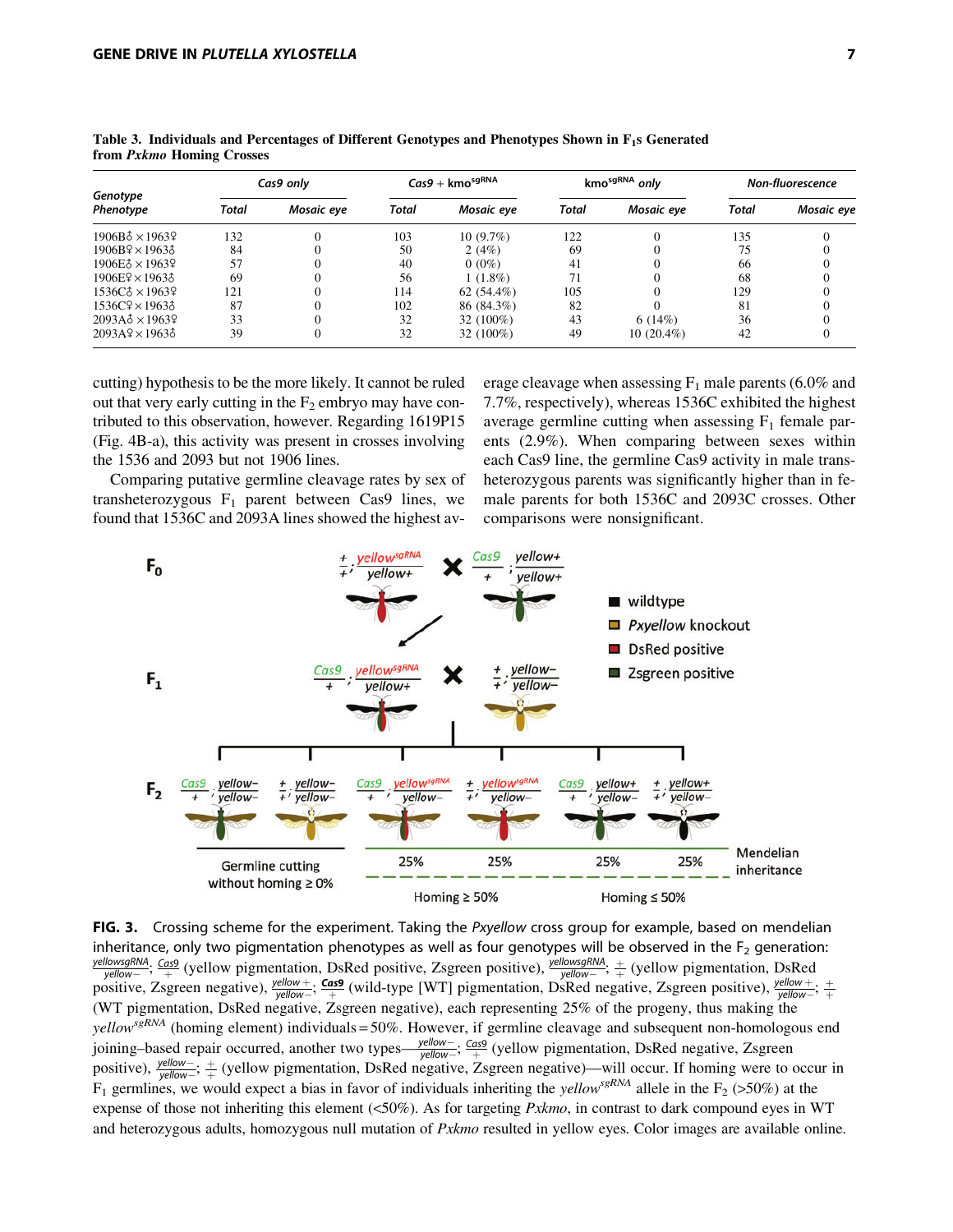

FIG. 4. Assessment of the inheritance of sgRNA cassettes and the germline cleavage efficiency. (A) Proportion of  $F_2$  individuals inheriting the relevant homing element. Offspring come from either a male (blue) or female (orange) Cas9-bearing  $F_1$  parent. Due to nonsignificant effect of "grandparental" ( $F_0$ ) sex on the model, this factor has been collapsed in the data shown. Central tendency and error bars represent estimated mean proportions and associated approximate 95% confidence intervals for that treatment. Shaded areas (violin plots) represent the density distribution of the raw data. (B) Germline cleavage efficiency  $(\% )$  = no. phenotypic mutants (e.g., yellow eyes)/[no. phenotypic mutants + phenotypic WT (e.g., black eyes)]. Offspring come from either a male (blue) or female (orange) Cas9-bearing  $F_1$  parent. Data are plotted as means overlaid on raw data. For comparison of lines within the same sex, those that share a letter above the plotted data (e.g., ab and bc) are not significantly different from each other. For comparisons between sex, within each line:  $p < 0.05$ ; \*\* $p < 0.01$ ; \*\*\* $p < 0.001$ . Color images are available online.

Similarly for crosses involving 1963C (Fig. 4B-b), putative germline cutting events were detected exclusively in  $F_1$  WT and Cas9-only individuals from 1536 and 2093 crosses. Specifically, 2093A showed the highest germline editing levels, independent of whether assessing male or female  $F_1$  transheterozygous parent (male  $F_1$  = 7.6%, female  $F_1 = 2.8\%$ ). It was also noted that male  $F_1$ parents showed higher germline cleavage rates than females in the 1536E crosses. To compare the cleavage efficiency induced by different *PxU6* promoters, we also conducted  $1536C \times 1962A$  crosses. Although null mutants derived from germline cleavage were also found in  $F_2$ s, no significant differences in frequency of these events were observed between 1962A and 1963C crosses involving 1536C (Fig. 4B-c).

A random selection of WT  $F_2$  knockout mutants were individually sequenced at the relevant target site. Multiple indel alleles were observed separate from those previously established as occurring in each knockout line<sup>27</sup> (Supplementary Fig. S6).

Finally, gonads and carcasses of WT, 1536C, 2093A, and 2093D heterozygotes were dissected for comparing Cas9 protein expression. At a broad scale, it was noted that Cas9 protein levels generally appeared higher in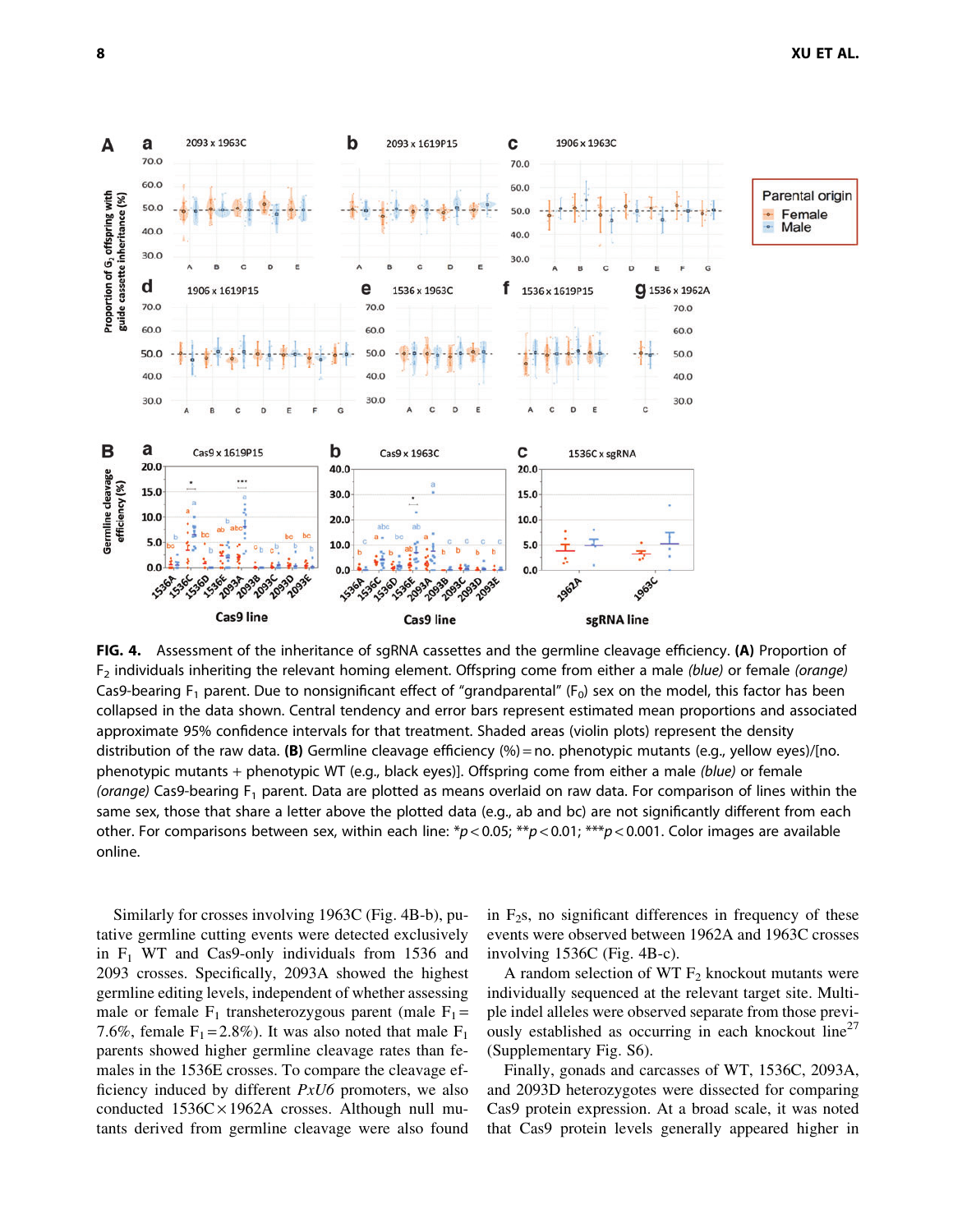carcasses than gonads given equal amounts of total protein loaded  $(35 \mu g)$  in all three transgenic lines, while no Cas9 was expressed in WT (Supplementary Fig. S7) a result in line with Cas9 transcription patterns detected by RT-PCR (Supplementary Fig. S1). However, unlike Cas9 mRNA patterns, Cas9 protein was not observed in 2093D gonads. This result concurs with the observation of both somatic and germline Cas9 activity (cutting) in the 1536C and 2093A lines but no germline activity in the 2093D line, strengthening the argument that cutting events detected in the  $F_2$  generation resulted from Cas $9$ /sgRNA activity in the  $F_1$  germline.

#### **Discussion**

Previous studies integrating CRISPR-Cas9 components into lepidopterans are limited to the highly domesticated model species *Bombyx mori* (silkworm). There, using the IE1 promoter to drive Cas9 resulted in somatic editing of transheterozygotes<sup>39–41</sup> while using the *B. mori nanosP* promoter resulted in both somatic mosaicism of transheterozygotes<sup>31,42–53</sup> and some germline activity.<sup>54–56</sup> However, these studies provide no rates for these activities, and due to their experimental design, it is often difficult to disentangle the effects of germline edits from somatic mosaicism. Here, we expand the use of integrated CRISPR-Cas9 components to a free-living agricultural pest of global importance using an experimental design that allowed us to quantify and clarify different editing activities and also to assess the possibility of homingbased gene drive. Using three different endogenous promoters, which were putatively germline specific, we developed Cas9 expressing DBM lines. Testing these lines, we were able to demonstrate all three forms of Cas9 nuclease activity—*somatic expression*, resulting in mosaicism of F1 transheterozygotes; *trans-generational deposition*, resulting in  $F_1$  *target*<sup>sgRNA</sup>-only mosaics; and *within germline expression*, resulting in  $F_2$  nonfluorescent (WT) and Cas9-only target gene full-knockouts. Our results indicate that, in general, *Pxvasa-Cas9* and *PxnanosP-Cas9* drove higher rates of Cas9 activity than *Pxmeiw68-Cas9*.

We observed that somatic Cas9 expression from somatic activity of the *vasa* and  $nanosP$  promoters<sup>14–16,57</sup> was much enhanced relative to native *vasa* and *nanosP* in all Cas9 lines. This may be an interaction with the Hr5 enhancer used to aid expression of the fluorophore marker in our constructs. Although *nanosP* promoter activity has been reported as more germline restricted than *vasa* in *D. melanogaster*, 57,58 these two promoters both achieved high levels of somatic Cas9 expression in DBM, resulting in 100% observable mosaicism in multiple lines, similar to reports in *Drosophila suzukii* when the *vasa* and *nanos* promoters were used to drive Cas9.<sup>63</sup>

For some gene drive applications in DBM, it may be beneficial to reduce this somatic overexpression, for example by employing alternative regulatory elements without long-distance enhancers to drive marker expression, such as the 3xP3 or OpIE2 promoters, both of which have been characterized in lepidopteran transgenesis.<sup>25</sup> Nonetheless, ''leaky'' somatic expression of Cas9 may be a significant problem in constructing populationsuppression gene drives targeting fertility/viability genes due to the generation of resistant alleles and the high fitness cost in drive heterozygotes.<sup>59,60</sup> On the other hand, the extremely high level of somatic editing activity demonstrated here would be of great utility in building alternative forms of genetic control technologies such as "precision-guided SIT" (pgSIT/TI-pgSIT), $61-63$ HomeR drive, <sup>64</sup> and ClvR/TARE drive systems<sup>65,66</sup> by targeting essential fertility/viability genes. However, at least in the latter two technologies, this would need to be paired with significantly increased germline Cas9 activity. Future work could seek to identify suitable target genes for these phenotypes in DBM and utilize the novel tools generated here to arrange such a system for the first time in a lepidopteran.

Both maternal and paternal deposition of Cas9 occurred in *PxnanosP-Cas9*, although maternal Cas9 was more abundant, judging by mosaicism of *target*<sup>sgRNA</sup>only  $F_1$  progeny. Our results contrast with a similar study in *D. melanogaster* where maternal but not paternal deposition of Cas9 was evident.<sup>67</sup> Similar deposition, however, was not observed in *Pxvasa-Cas9* lines, although such carryover occurs at high levels in *vasa-*Cas9 A. gambiae<sup>59</sup> and *vasa-Cas9 D. melanogaster*<sup>67</sup> transgenics, and Cas9 protein was clearly detected in the ovaries and testes of a *Pxvasa-Cas9* line here. It is possible that deposition of Cas9 protein or mRNA occurred in *Pxvasa-Cas9* lines but not at a level high enough to be observed in the relatively small areas (eyes and dorsal stripes) where mosaicism could be detected.

Germline activity of Cas9 was confirmed by the hypothesized inheritance of null *Pxkmo*/*Pxyellow* alleles by  $F_2$  non-Cas9 (WT and *target*<sup>*sgRNA*</sup>) individuals. However, compared with studies *in D. melanogaster*<sup>60,67</sup> where both *vasa* and *nanos* promoters have been tested, rates of germline cutting were relatively low, with a maximum mean of  $8.1 \pm 1.0\%$  of WT chromosomes mutated. This was surprising because the high rate of somatic mosaicism observed suggested the expressed Cas9 protein and Pol III sgRNAs were highly capable of acting at the target site. A possible explanation could be either insufficient Cas9 expression/translation or sgRNA expression from the employed promoters within germline cells. While RT-PCR and Western blot analysis of gonads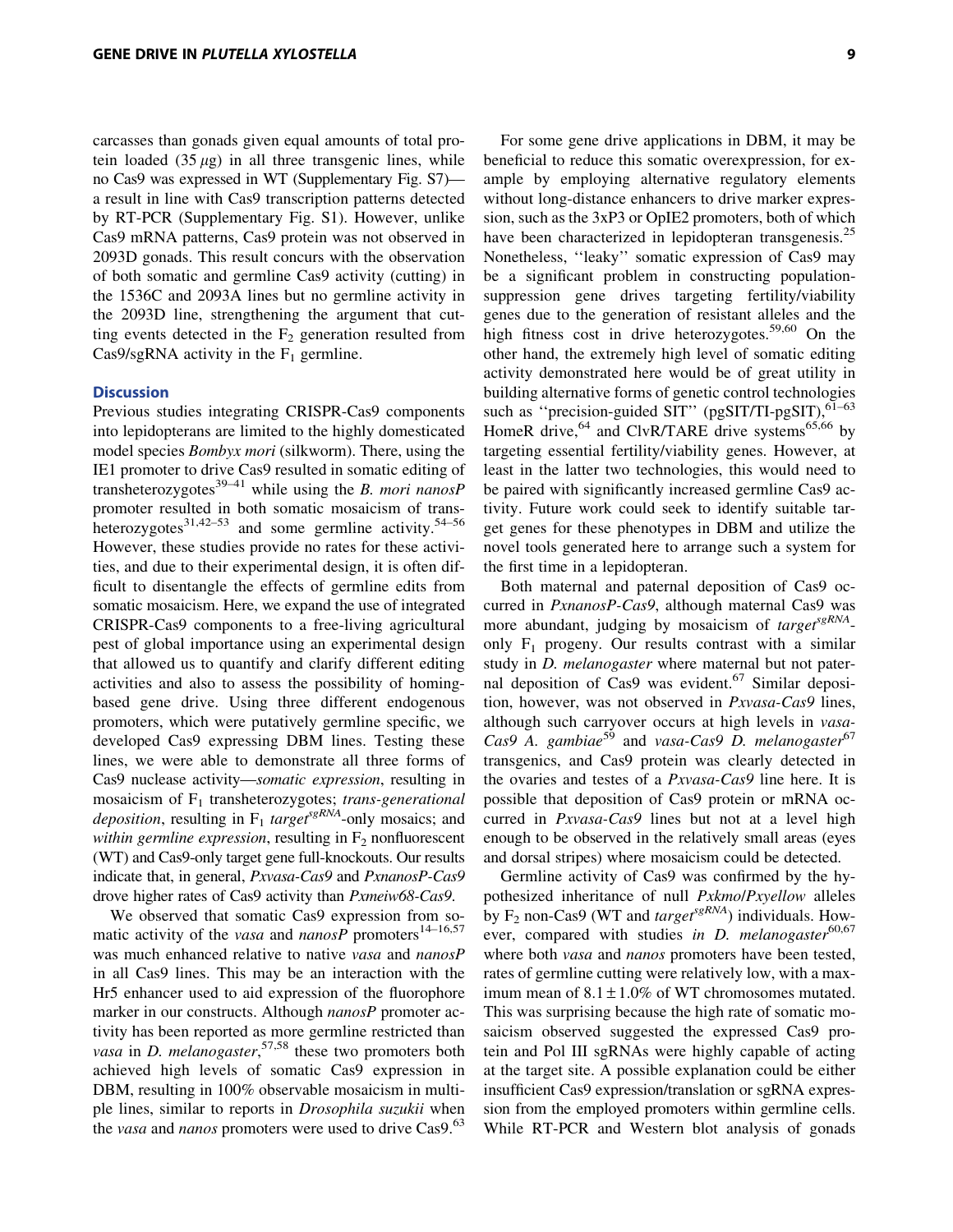from Cas9 lines confirmed the presence of Cas9 mRNA/ protein, we cannot exclude the possibility that this may have largely represented expression within the somatic cells of gonadal tissues. Similar to studies assessing CRISPR-based split-drive in *A. aegypti*, <sup>17</sup> we observed that different Cas9 lines generated with a single construct (e.g., 2093A and 2093D) varied in Cas9 expression (RT-PCR and Western blot) and subsequent germline cleavage rates, likely due to the ''positional effect'' of semi-random *piggyBac* insertion. Future studies may seek to employ a site-specific approach once suitable ''safe-harbor'' sites have been identified, or an "integral" gene drive approach where endogenous regulatory elements can be hijacked for canonical Cas9 expression.<sup>68</sup> Interestingly, when comparing between sexes within each cross, significant differences (where they occurred) showed a higher level of cleavage in male rather than female germlines, whereas the opposite trend would have been expected given the endogenous expression patterns of *Pxvasa* and *PxnanosP*.

Germline editing and conversion rates can vary according to the locus being targeted by the homing element, likely affected by chromosome/chromatin structure, sgRNA efficiency, or sequence diversity in the population.<sup>15,60</sup> As such, we constructed sgRNA expressing lines by site specifically inserting guide cassettes into two loci: *Pxkmo* and *Pxyellow*. To our knowledge, this is the first report of HDR-based long fragment knockin using CRISPR-Cas9 in the Lepidoptera, although site-specific integrations using the more complex microhomology-mediated end joining (MMEJ)-based PITCH technologies and TALEN-based integration have been demonstrated in *B. mori*. 44,69,70 However, knock-in efficiency was relatively low (0.4–0.7%), compared with highly efficient knockout in DBM  $(57.1\%)$ <sup>27</sup> Integration rates were also lower than comparable reports in dipterans.71–73 Interestingly, our results showed a large number of noncanonical repair events, with only two of the seven generated homing elements lines showing a precise, perfect integration. This runs contrary to experience in other insect species published, $17,57,70,73$  and also our extensive experience in mosquitos, where off-target integration may occur relatively often, but those constructs integrated at the correct location are almost always integrated perfectly. A possible reason for imperfect integration detected here is that repeat sequences existing either inside the knock-in cassette (e.g., the multiple U6 promoters) or between the cassette and flanking genomic regions may have caused noncanonical repair of DSB (e.g., MMEJ) and the loss of partial knock-in sequences.<sup>75</sup> It is also noted that previous efforts to generate Cas9-mediated insertions using plasmid templates in *B. mori* have failed, while similar TALEN-

based integrations are relatively efficient.<sup>45</sup> Therefore, it may be that some part of the DSB repair process in lepidopterans differs from other insects studied so far, reducing the efficiency of donor single-strand invasion following the blunt ends breaks created by Cas9, but not the overhanging breaks created by TALENs.

Other genome engineering tools (e.g., TALEN,  $45,69$ TAL-PITCH, and CRIS-PITCH $^{70}$ ) could be employed to increase the integration efficiency of CRISPR-Cas9 split-drive components in DBM, although for this purpose the integration site mediated by these technologies would need to coincide fortuitously with the chosen sgRNA cleavage site. Additionally, we successfully utilized Cas9-based targeted sequencing of the integration junction to resolve the location of one of these homing element lines (1619P15). To our knowledge, this is the first published use of such a system and may be of benefit to other researchers seeking to resolve transgene integration junctions that are similarly difficult to resolve using conventional PCR-based techniques.

Despite testing three putatively germline-active Pol II promoters and six U6 Pol III promoters at two independent loci, we were unable to demonstrate significant gene drive. One explanation for this could include insufficient expression of Cas9 mRNA or its translation in tissues and at times required for a ''homing'' reaction to occur. The simultaneous presence of Cas9 protein and sgRNA in a germline-specific time window is critical for homing, especially in early meiosis when the germ cell is in a recombination-orientated state and homologous chromosomes are in close enough proximity to act as HDR templates.<sup>67,76</sup>

We were able to demonstrate here that Cas9 protein was present in gonadal tissues of both sexes and that it was able to mediate heritable germline DNA breakage events after complexing with sgRNAs. However, the timing of these events may have presented before or after this narrow window, and/or the expression levels might be too low in germ-cells to achieve distinguishable biases in inheritance, as has been similarly reported recently in mice.<sup>77</sup> As an additional hurdle, the imperfect repair of the 5' homology arm/genome interface in 1962A may have reduced the ability of this integration to act as a repair template. This, however, did not apply to 1619P15 or 1963C, which were perfect integrations. Finally, we are unable to discount the possibility that the six known U6 promoters in DBM do not function efficiently in the germline. We recommend additional germline-specific regulatory components to be tested in DBM to increase germline cleavage and conversion efficiency.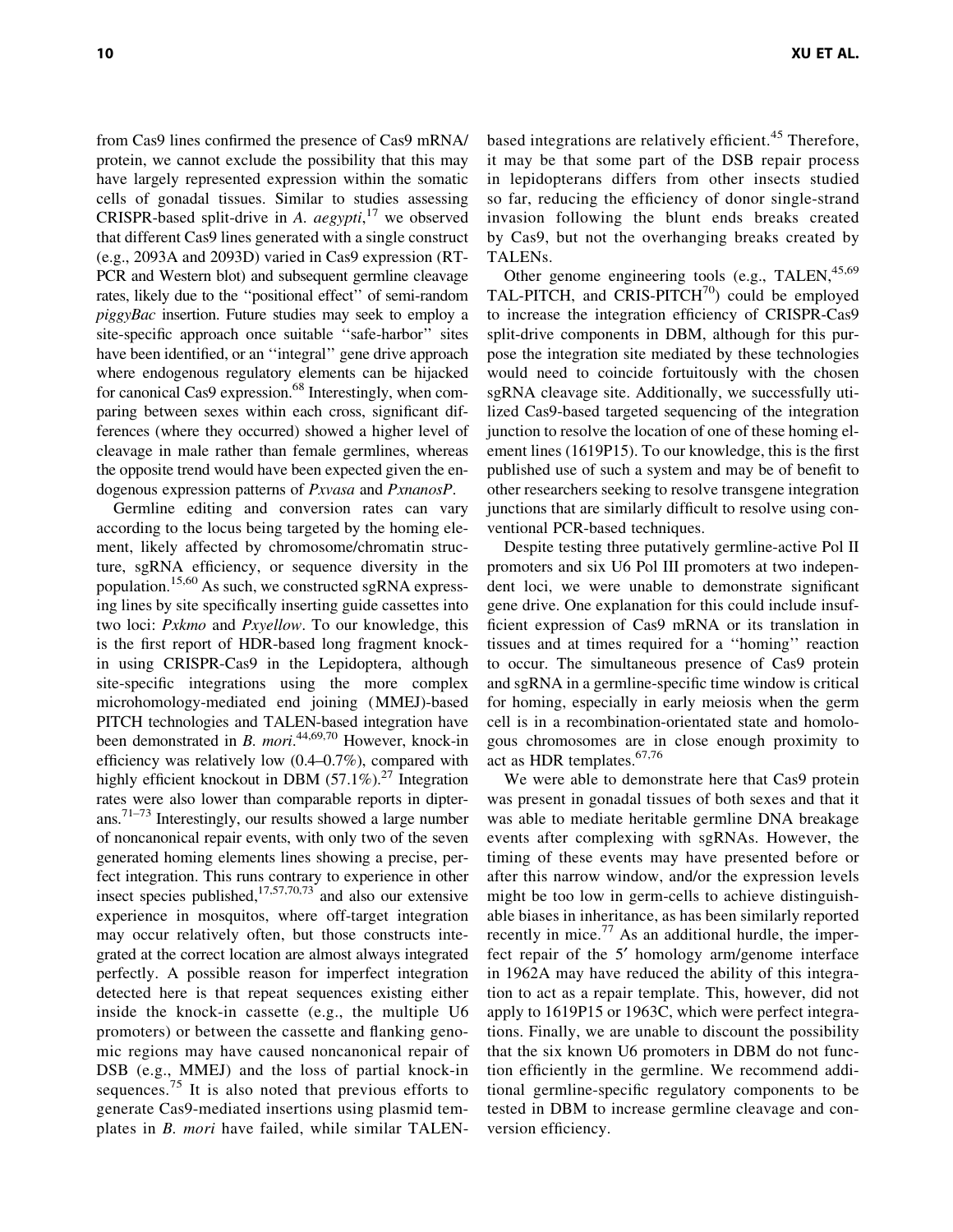## Conclusion

In summary, this study has identified and characterized endogenous genetic components (i.e., germline active Pol II and Pol III promoters) and completed the first CRISPR-mediated site-specific knock-in of large fragments in the Lepidoptera. With these components, we built and tested the first split-drive system in a lepidopteran, achieving a very high level of somatic editing. Although we did not see significant homing, Cas9 mediated germline cleavage as well as maternal and paternal Cas9 deposition was observed. Our results provide valuable experience, paving the way for future construction of gene drives, or other Cas9-based genetic control strategies in the global pest, DBM, and other lepidopterans.

## Acknowledgments

A previous version of this manuscript was published as a preprint on bioRxiv and is available at [https://doi.org/](https://doi.org/10.1101/2021.10.05.462963) [10.1101/2021.10.05.462963.](https://doi.org/10.1101/2021.10.05.462963)

## Author Disclosure Statement

No competing financial interests exist.

#### Funding Information

This work was supported by European Union H2020 Grant nEUROSTRESSPEP (634361). In addition, THS and LA were respectively supported by a Impact Acceleration Account grant (BB/S506680/1), and three core fundings [BBS/E/I/00007033, BBS/E/I/00007038 and BBS/E/I/ 00007039] from the UK Biotechnology and Biological Sciences Research Council. XX was supported by a CSC Scholarship from the Chinese Government.

#### Supplementary Material

Supplementary Figure S1 Supplementary Figure S2 Supplementary Figure S3 Supplementary Figure S4 Supplementary Figure S5 Supplementary Figure S6 Supplementary Figure S7 Supplementary Table S1 Supplementary Table S2 Supplementary Table S3

#### **References**

- 1. Sinkins SP, Gould F. Gene drive systems for insect disease vectors. Nat Rev Genet 2006;7:427–435. DOI: 10.1038/nrg1870.
- 2. Champer J, Buchman A, Akbari OS. Cheating evolution: engineering gene drives to manipulate the fate of wild populations. Nat Rev Genet 2016;17:146–159. DOI: 10.1038/nrg.2015.34.
- 3. Alphey L. Genetic control of mosquitoes. Annu Rev Entomol 2014;59:205– 224. DOI: 10.1146/annurev-ento-011613-162002.
- 4. Esvelt KM, Smidler AL, Catteruccia F, et al. Concerning RNA-guided gene drives for the alteration of wild populations. eLife 2014;3:e03401. DOI: 10.7554/eLife.03401.
- 5. Burt A. Site-specific selfish genes as tools for the control and genetic engineering of natural populations. Proc Biol Sci 2003;270:921–928. DOI: 10.1098/rspb.2002.2319.
- 6. DiCarlo JE, Chavez A, Dietz SL, et al. Safeguarding CRISPR-Cas9 gene drives in yeast. Nat Biotechnol 2015;33:1250–1255. DOI: 10.1038/nbt.3412.
- 7. Noble C, Min J, Olejarz J, et al. Daisy-chain gene drives for the alteration of local populations. Proc Natl Acad Sci U S A 2019;116:8275-8282. DOI: 10.1073/pnas.1716358116.
- 8. López Del Amo V, Bishop AL, Sánchez C HM, et al. A transcomplementing gene drive provides a flexible platform for laboratory investigation and potential field deployment. Nat Commun 2020;11:352. DOI: 10.1038/ s41467-019-13977-7.
- 9. Gantz VM, Bier E. The dawn of active genetics. BioEssays 2016;38:50–63. DOI: 10.1002/bies.201500102.
- 10. Guichard A, Haque T, Bobik M, et al. Efficient allelic-drive in Drosophila. Nat Commun 2019;10:1640. DOI: 10.1038/s41467-019-09694-w.
- 11. Terradas G, Buchman AB, Bennett JB, et al. Inherently confinable splitdrive systems in Drosophila. Nat Commun 2021;12:1480. DOI: 10.1038/ s41467-021-21771-7.
- 12. Dhole S, Vella MR, Lloyd AL, et al. Invasion and migration of spatially selflimiting gene drives: a comparative analysis. Evol Appl 2018;11:794–808. DOI: 10.1111/eva.12583.
- 13. Harvey-Samuel T, Campbell K, Edgington M, et al. Trialling gene drives to control invasive species: what, where and how? In Veitch CR, Clout MN, Martin AR, et al. (eds). Island Invasives: Scaling Up to Meet the Challenge, Occasional Paper SSC no. 62. Gland, Switzerland: IUCN, 2019, 618–627.
- 14. Gantz VM, Bier E. Genome editing. The mutagenic chain reaction: a method for converting heterozygous to homozygous mutations. Science 2015;348:442–444. DOI: 10.1126/science.aaa5945.
- 15. Hammond A, Galizi R, Kyrou K, et al. A CRISPR-Cas9 gene drive system targeting female reproduction in the malaria mosquito vector Anopheles gambiae. Nat Biotechnol 2016;34:78–83. DOI: 10.1038/nbt.3439.
- 16. Gantz VM, Jasinskiene N, Tatarenkova O, et al. Highly efficient Cas9 mediated gene drive for population modification of the malaria vector mosquito Anopheles stephensi. Proc Natl Acad Sci U S A 2015;112:E6736– E6743. DOI: 10.1073/pnas.1521077112.
- 17. Li M, Yang T, Kandul NP, et al. Development of a confinable gene drive system in the human disease vector Aedes aegypti. eLife 2020;9:e51701. DOI: 10.7554/eLife.51701.
- 18. Grunwald HA, Gantz VM, Poplawski G, et al. Super-Mendelian inheritance mediated by CRISPR-Cas9 in the female mouse germline. Nature 2019;566:105–109. DOI: 10.1038/s41586-019-0875-2.
- 19. Suckling DM, Conlong DE, Carpenter JE, et al. Global range expansion of pest Lepidoptera requires socially acceptable solutions. Biol Invasions 2017;19:1107–1119. DOI: 10.1007/s10530-016-1325-9.
- 20. Ejiofor AO. Insect biotechnology. In Raman C, Goldsmith MR, Tolulope A, et al. (eds). Short Views on Insect Genomics and Proteomics: Insect Proteomics, Vol. 2. Cham, Switzerland: Springer, 2016, 185–210.
- 21. Furlong MJ, Wright DJ, Dosdall LM. Diamondback moth ecology and management: problems, progress, and prospects. Annu Rev Entomol 2013;58:517–541. DOI: 10.1146/annurev-ento-120811-153605.
- 22. Li Z, Feng X, Liu SS, et al. Biology, ecology, and management of the diamondback moth in China. Annu Rev Entomol 2016;61:277–296. DOI: 10.1146/annurev-ento-010715-023622.
- 23. Jin L, Walker AS, Fu G, et al. Engineered female-specific lethality for control of pest Lepidoptera. ACS Synth Biol 2013;2:160–166. DOI: 10.1021/sb300123m.
- 24. Harvey-Samuel TD, Xu X, Lovett E, et al. Engineered expression of the invertebrate-specific scorpion toxin AaHIT reduces adult longevity and female fecundity in the diamondback moth Plutella xylostella. Pest Manag Sci 2021;77:3154–3164. DOI: 10.1002/ps.6353.
- 25. Martins S, Naish N, Walker AS, et al. Germline transformation of the diamondback moth, Plutella xylostella L., using the piggyBac transposable element. Insect Mol Biol 2012;21:414–421. DOI: 10.1111/j.1365- 2583.2012.01146.x.
- 26. Xu X, Yang J, Harvey-Samuel T, et al. Identification and characterization of the vasa gene in the diamondback moth, Plutella xylostella. Insect Biochem Mol Biol 2020;122:103371. DOI: 10.1016/j.ibmb.2020.103371.
- 27. Xu X, Harvey-Samuel T, Yang J, et al. Ommochrome pathway genes kynurenine 3-hydroxylase and cardinal participate in eye pigmentation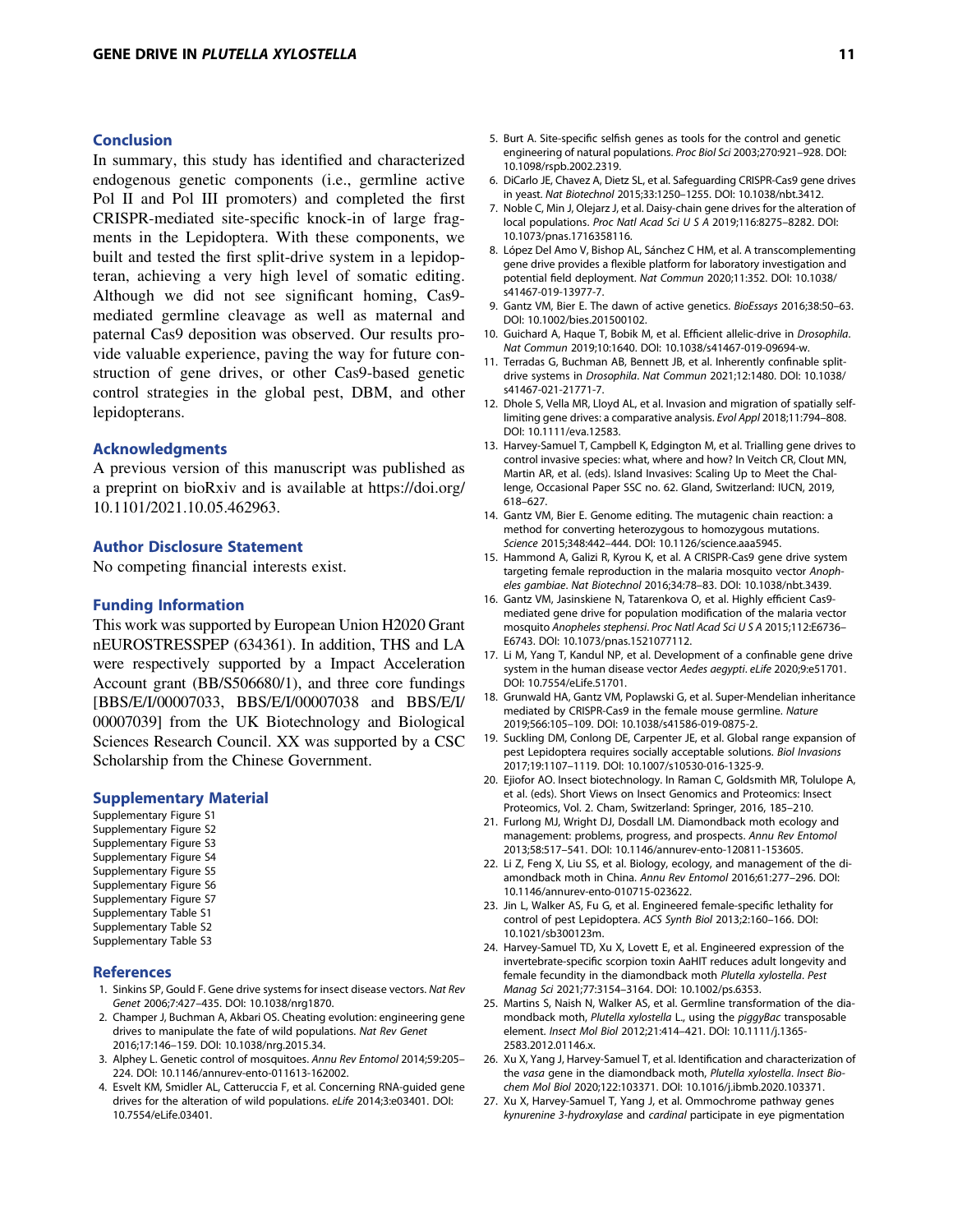in Plutella xylostella. BMC Mol Cell Biol 2020;21:63. DOI: 10.1186/s12860- 020-00308-8.

- 28. Kawaoka S, Minami K, Katsuma S, et al. Developmentally synchronized expression of two Bombyx mori Piwi subfamily genes, SIWI and BmAGO3 in germ-line cells. Biochem Biophys Res Commun 2008;367:755–760. DOI: 10.1016/j.bbrc.2008.01.013.
- 29. Hagen DE. Identification and characterization of germline-specific promoters for remobilization of transgenes in the mosquitoes, Aedes aegypti and Anopheles gambiae. DPhil thesis, Texas A&M University, 2009.
- 30. Verkuijl SAN, Gonzalez E, Li M, et al. A CRISPR endonuclease gene drive reveals two distinct mechanisms of inheritance bias. bioRxiv 2020;2020.2012.2015.421271. DOI: 10.1101/2020.12.15.421271.
- 31. Xu J, Chen RM, Chen SQ, et al. Identification of a germline-expression promoter for genome editing in Bombyx mori. Insect Sci 2019;26:991– 999. DOI: 10.1111/1744-7917.12657.
- 32. Huang Y, Wang Y, Zeng B, et al. Functional characterization of Pol III U6 promoters for gene knockdown and knockout in Plutella xylostella. Insect Biochem Mol Biol 2017;89:71–78. DOI: 10.1016/ j.ibmb.2017.08.009.
- 33. Cock PJ, Grüning BA, Paszkiewicz K, et al. Galaxy tools and workflows for sequence analysis with applications in molecular plant pathology. PeerJ 2013;1:e167. DOI: 10.7717/peerj.167.
- 34. Cock PJA, Antao T, Chang JT, et al. Biopython: freely available Python tools for computational molecular biology and bioinformatics. Bioinformatics 2009;25:1422–1423. DOI: 10.1093/bioinformatics/ btp163.
- 35. Wang Y, Huang Y, Xu X, et al. CRISPR/Cas9-based functional analysis of yellow gene in the diamondback moth, Plutella xylostella. Insect Sci 2021;28:1504–1509. DOI: 10.1111/1744-7917.12870.
- 36. R Core Team. R: A language and environment for statistical computing. R Foundation for Statistical Computing, Vienna, Austria 2018. Available online at:<https://www.R-project.org/>
- 37. Wickham H. ggplot2—Elegant Graphics for Data Analysis. Cham, Switzerland: Springer International Publishing, 2016.
- 38. Pedersen TL. Patchwork: The Composer of Plots. R package version 1.0. 0. 2019
- 39. Li Z, You L, Yan D, et al. Bombyx mori histone methyltransferase BmAsh2 is essential for silkworm piRNA-mediated sex determination. PloS Genet 2018;14:e1007245. DOI: 10.1371/journal.pgen.1007245.
- 40. Li Z, You L, Zeng B, et al. Ectopic expression of ecdysone oxidase impairs tissue degeneration in Bombyx mori. Proc Royal Soc B 2015;282:20150513. DOI: 10.1098/rspb.2015.0513.
- 41. Zeng B, Zhan S, Wang Y, et al. Expansion of CRISPR targeting sites in Bombyx mori. Insect Biochem Mol Biol 2016;72:31–40. DOI: 10.1016/ j.ibmb.2016.03.006.
- 42. Xu J, Yu Y, Chen K, et al. Intersex regulates female external genital and imaginal disc development in the silkworm. Insect Biochem Mol Biol 2019;108:1–8. DOI: 10.1016/j.ibmb.2019.02.003.
- 43. Xu X, Wang YH, Liu ZL, et al. Disruption of egg-specific protein causes female sterility in Bombyx mori. Insect Sci 2021 Feb 24 [Epub ahead of print]; DOI: 10.1111/1744-7917.12904.
- 44. Xu J, Chen S, Zeng B, et al. Bombyx mori P-element Somatic Inhibitor (BmPSI) is a key auxiliary factor for silkworm male sex determination. PloS Genet 2017;13:e1006576. DOI: 10.1371/journal.pgen.1006576.
- 45. Zhang Z, Niu B, Ji D, et al. Silkworm genetic sexing through W chromosome-linked, targeted gene integration. Proc Natl Acad Sci U S A 2018;115:8752–8756. DOI: 10.1073/pnas.1810945115.
- 46. Chen K, Yu Y, Yang D, et al. Gtsf1 is essential for proper female sex determination and transposon silencing in the silkworm, Bombyx mori. PloS Genet 2020;16:e1009194. DOI: 10.1371/journal.pgen.1009194.
- 47. Chen K, Chen S, Xu J, et al. Maelstrom regulates spermatogenesis of the silkworm, Bombyx mori. Insect Biochem Mol Biol 2019;109:43–51. DOI: 10.1016/j.ibmb.2019.03.012.
- 48. Xu X, Wang Y, Bi H, et al. Mutation of the seminal protease gene, serine protease 2, results in male sterility in diverse lepidopterans. Insect Biochem Mol Biol 2020;116:103243. DOI: 10.1016/ j.ibmb.2019.103243.
- 49. Xu X, Zhang Z, Yang Y, et al. Genome editing reveals the function of Yorkie during the embryonic and early larval development in silkworm, Bombyx mori. Insect Mol Biol 2018;27:675–685. DOI: 10.1111/imb.12502.
- 50. Chen S, Liu Y, Yang X, et al. Dysfunction of dimorphic sperm impairs male fertility in the silkworm. Cell Discov 2020;6:60. DOI: 10.1038/s41421-020- 00194-6.
- 51. Zhang R, Zhang Z, Huang Y, et al. A single ortholog of teashirt and tiptop regulates larval pigmentation and adult appendage patterning in Bombyx mori. Insect Biochem Mol Biol 2020;121:103369. DOI: 10.1016/ j.ibmb.2020.103369.
- 52. Bi H, Xu X, Li X, et al. CRISPR disruption of BmOvo resulted in the failure of emergence and affected the wing and gonad development in the silkworm Bombyx mori. Insects 2019;10:254. DOI: 10.3390/ insects10080254.
- 53. Xu X, Bi H, Wang Y, et al. Disruption of the ovarian serine protease (Osp) gene causes female sterility in Bombyx mori and Spodoptera litura. Pest Manag Sci 2020;76:1245–1255. DOI: 10.1002/ps.5634.
- 54. Xu J, Liu W, Yang D, et al. Regulation of olfactory-based sex behaviors in the silkworm by genes in the sex-determination cascade. PloS Genet 2020;16:e1008622. DOI: 10.1371/journal.pgen.1008622.
- 55. Nartey MA, Sun X, Qin S, et al. CRISPR/Cas9-based knockout reveals that the clock gene timeless is indispensable for regulating circadian behavioral rhythms in Bombyx mori. Insect Sci 2021;28:1414–1425. DOI: 10.1111/1744-7917.12864.
- 56. Liu Q, Liu W, Zeng B, et al. Deletion of the Bombyx mori odorant receptor co-receptor (BmOrco) impairs olfactory sensitivity in silkworms. Insect Biochem Mol Biol 2017;86:58–67. DOI: 10.1016/j.ibmb.2017.05.007.
- 57. Gratz SJ, Ukken FP, Rubinstein CD, et al. Highly specific and efficient CRISPR/Cas9-catalyzed homology-directed repair in Drosophila. Genetics 2014;196:961–971. DOI: 10.1534/genetics.113.160713.
- 58. Port F, Chen HM, Lee T, et al. Optimized CRISPR/Cas tools for efficient germline and somatic genome engineering in Drosophila. Proc Natl Acad Sci U S A 2014;111:E2967–E2976. DOI: 10.1073/pnas.1405500111.
- 59. Hammond AM, Kyrou K, Bruttini M, et al. The creation and selection of mutations resistant to a gene drive over multiple generations in the malaria mosquito. PloS Genet 2017;13:e1007039. DOI: 10.1371/journal.pgen.1007039.
- 60. Champer J, Reeves R, Oh SY, et al. Novel CRISPR/Cas9 gene drive constructs reveal insights into mechanisms of resistance allele formation and drive efficiency in genetically diverse populations. PloS Genet 2017;13:e1006796. DOI: 10.1371/journal.pgen.1006796.
- 61. Li M, Yang T, Bui M, et al. Suppressing mosquito populations with precision guided sterile males. Nat Commun 2021;12:5374. DOI: 10.1038/ s41467-021-25421-w.
- 62. Kandul NP, Liu J, Sanchez C HM, et al. Transforming insect population control with precision guided sterile males with demonstration in flies. Nat Commun 2019;10:84. DOI: 10.1038/s41467-018-07964-7.
- 63. Kandul NP, Liu J, Akbari OS. Temperature-inducible precision guided sterile insect Technique. bioRxiv 2021;2021.2006.2014.448312. DOI: 10.1101/2021.06.14.448312.
- 64. Kandul NP, Liu J, Bennett JB, et al. A confinable home-and-rescue gene drive for population modification. eLife 2021;10:e65939. DOI: 10.7554/ eLife.65939.
- 65. Oberhofer G, Ivy T, Hay BA. Cleave and Rescue, a novel selfish genetic element and general strategy for gene drive. Proc Natl Acad Sci U S A 2019;116:6250–6259. DOI: 10.1073/pnas.1816928116.
- 66. Champer J, Lee E, Yang E, et al. A toxin-antidote CRISPR gene drive system for regional population modification. Nat Commun 2020;11:1082. DOI: 10.1038/s41467-020-14960-3.
- 67. Champer J, Liu J, Oh SY, et al. Reducing resistance allele formation in CRISPR gene drive. Proc Natl Acad Sci U S A 2018;115:5522–5527. DOI: 10.1073/pnas.1720354115.
- 68. Nash A, Urdaneta GM, Beaghton AK, et al. Integral gene drives for population replacement. Biol Open 2019;8:bio037762. DOI: 10.1242/bio.037762.
- 69. Wang Y, Tan A, Xu J, et al. Site-specific, TALENs-mediated transformation of Bombyx mori. Insect Biochem Mol Biol 2014;55:26–30. DOI: 10.1016/ j.ibmb.2014.10.003.
- 70. Sakuma T, Nakade S, Sakane Y, et al. MMEJ-assisted gene knock-in using TALENs and CRISPR-Cas9 with the PITCh systems. Nat Protoc 2016;11:118–133. DOI: 10.1038/nprot.2015.140.
- 71. Purusothaman D-K, Shackleford L, Anderson M, et al. CRISPR/Cas-9 mediated knock-in by homology dependent repair in the West Nile Virus vector Culex quinquefasciatus Say. Sci Rep 2021;11:14964. DOI: 10.1038/ s41598-021-94065-z.